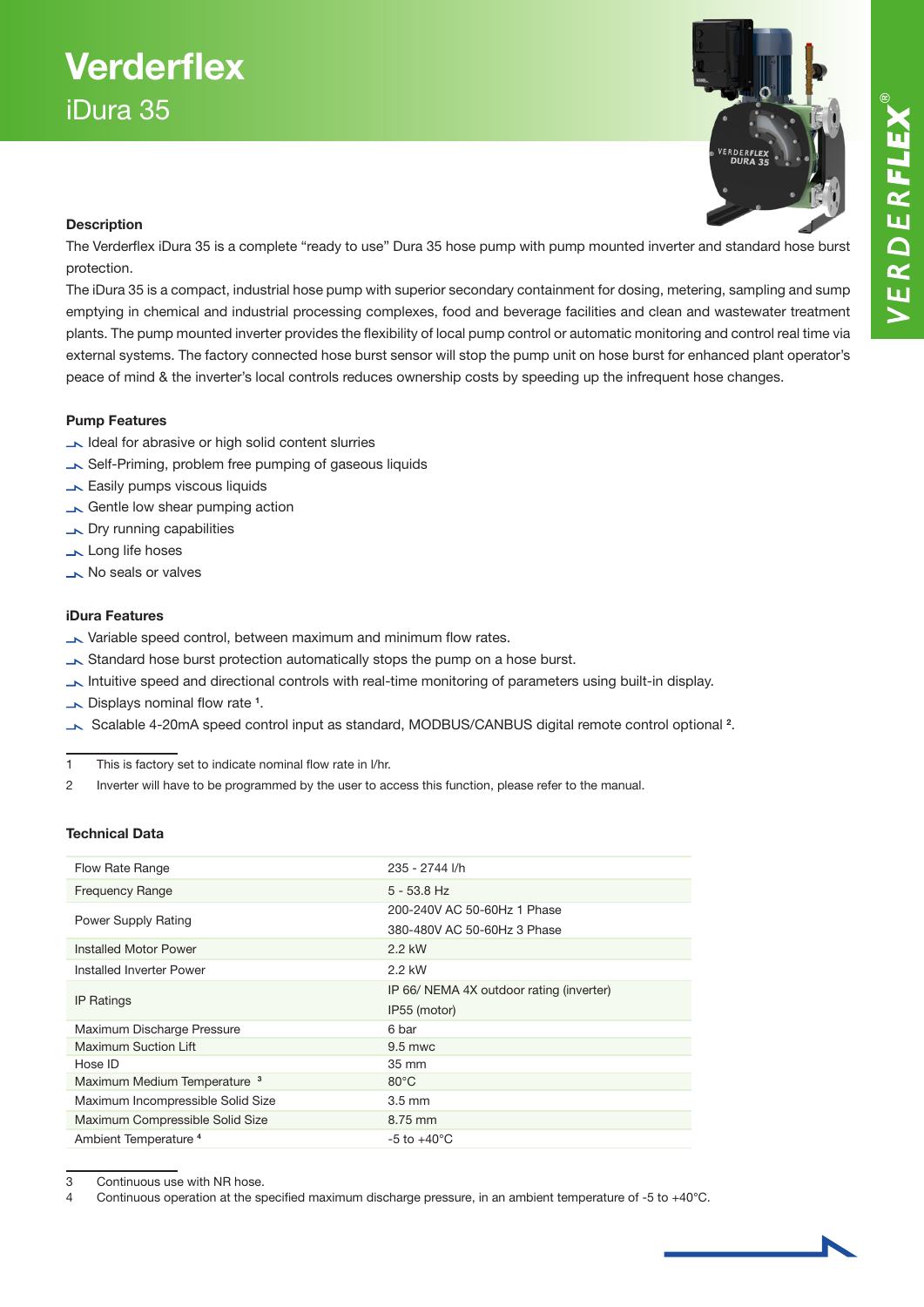# VERDERFLEX®

## **Verderflex** iDura 35

## ,<br>VERDER**FLEX**<br>**DURA 35**

### Materials

| <b>Description</b>    | <b>Material</b>                                                                                                                                                                                                | <b>Paint Detail</b>        |  |
|-----------------------|----------------------------------------------------------------------------------------------------------------------------------------------------------------------------------------------------------------|----------------------------|--|
| Pump Housing          | Cast Iron (GG25)                                                                                                                                                                                               | <b>Green Powder Coated</b> |  |
| <b>Front Cover</b>    | Carbon Steel with Plexiglass Inspection Window                                                                                                                                                                 | <b>Powder Coated</b>       |  |
| Rotor                 | Cast Iron (GG25)                                                                                                                                                                                               |                            |  |
| Drive Shaft           | <b>EN24T Steel</b>                                                                                                                                                                                             |                            |  |
| Port Flange           | 316 Stainless Steel Universal slotted design fits with DIN PN16,<br>ANSI 150# & JIS10K<br>Options: 316 Stainless Steel with Hose Tail Connection<br>304 Stainless Steel with Polypropylene or P.V.D.F Insert 5 |                            |  |
| Inverter              | Chassis materials aluminium and polymer (electrical and electronic equipment)                                                                                                                                  |                            |  |
| Hose Burst Kit        | <b>Brass</b>                                                                                                                                                                                                   |                            |  |
| <b>Mounting Frame</b> | <b>Carbon Steel</b>                                                                                                                                                                                            | <b>Powder Coated</b>       |  |
| Gearbox Flange        | Aluminium                                                                                                                                                                                                      |                            |  |
| Bearing               | <b>Steel</b>                                                                                                                                                                                                   |                            |  |
| <b>Shaft Seal</b>     | Viton                                                                                                                                                                                                          |                            |  |
| Lubricant             | Verderlube - Glycerine based lubricant <sup>6</sup><br>Verdersil - Silicone based lubricant <sup>7</sup>                                                                                                       |                            |  |
| Hose                  | Natural Rubber (NR)<br>Options: Nitrile Buna Rubber (NBR) Ethylene Propylene Diene Monomer (EPDM), Food<br>Grade Nitrile Buna (NBRF) and Hypalon <sup>®</sup> (CSM)                                            |                            |  |
| Weight                | Complete pump including motor, gearbox and inverter: 118 kg                                                                                                                                                    |                            |  |

<sup>5</sup> Temperature Limit for PP insert is 40°C and for PVDF insert is 80°C.

7 Suitable for application above 50°C, but subject to maximum temperature limit of the hose and applications involving strong oxidising agents and nitrogenous compounds.

<sup>6</sup> Temperature Limit for Verderlube is 50°C.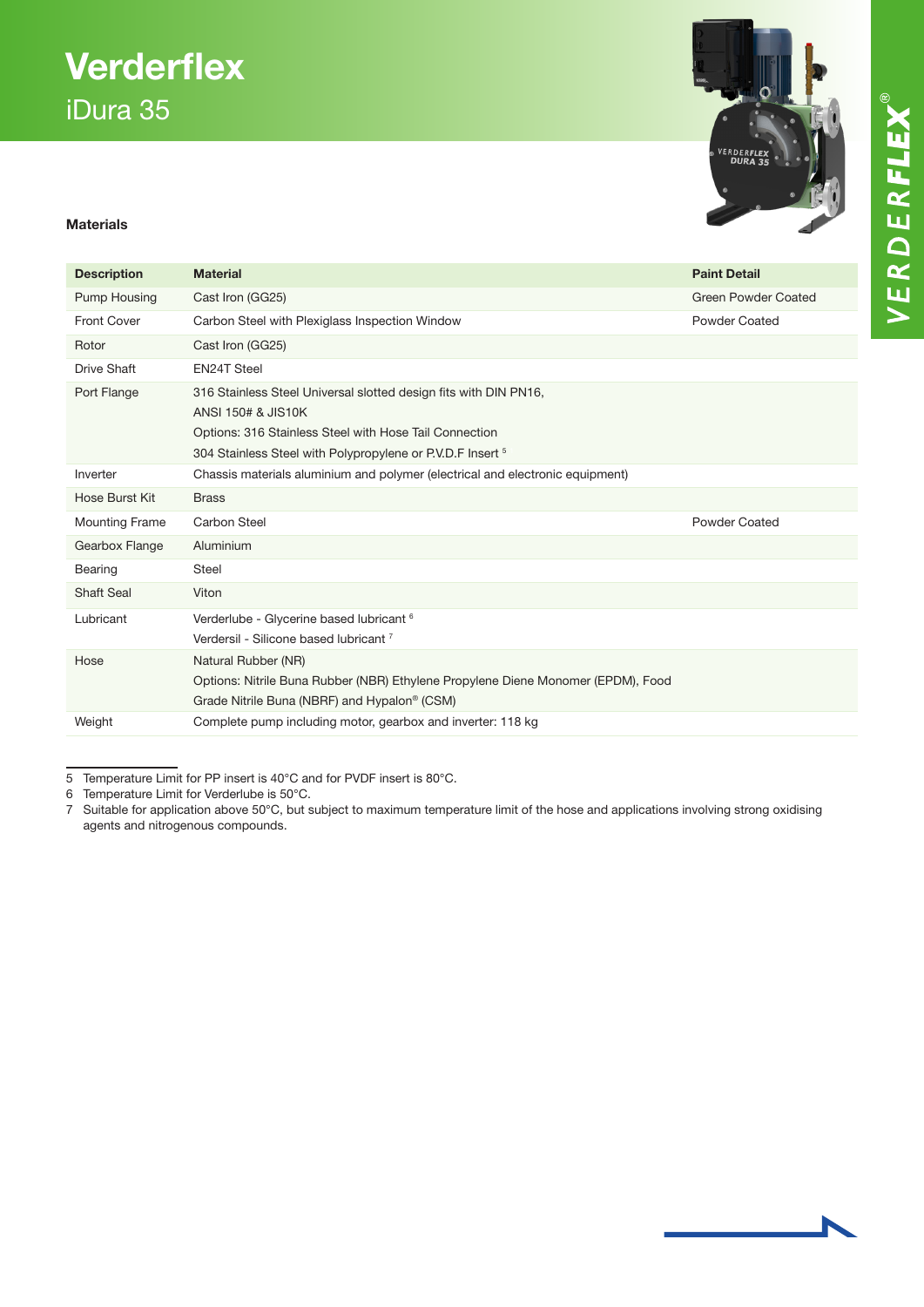### **Verderflex** iDura 35



### Performance Range

| <b>Flow</b> | <b>Pump Speed</b> | <b>Motor Frequency</b> |
|-------------|-------------------|------------------------|
| I/hr        | <b>RPM</b>        | <b>Hz</b>              |
| 235         | 6.5               | 5                      |
| 431         | 11                | 8.5                    |
| 706         | 18                | 13.8                   |
| 1098        | 28                | 21.5                   |
| 1372        | 35                | 26.9                   |
| 1842        | 47                | 36.2                   |
| 2744        | 70                | 53.8                   |

#### Performance Curve



*Actual flows will vary according to suction conditions, discharge pressure and normal component production tolerances.*